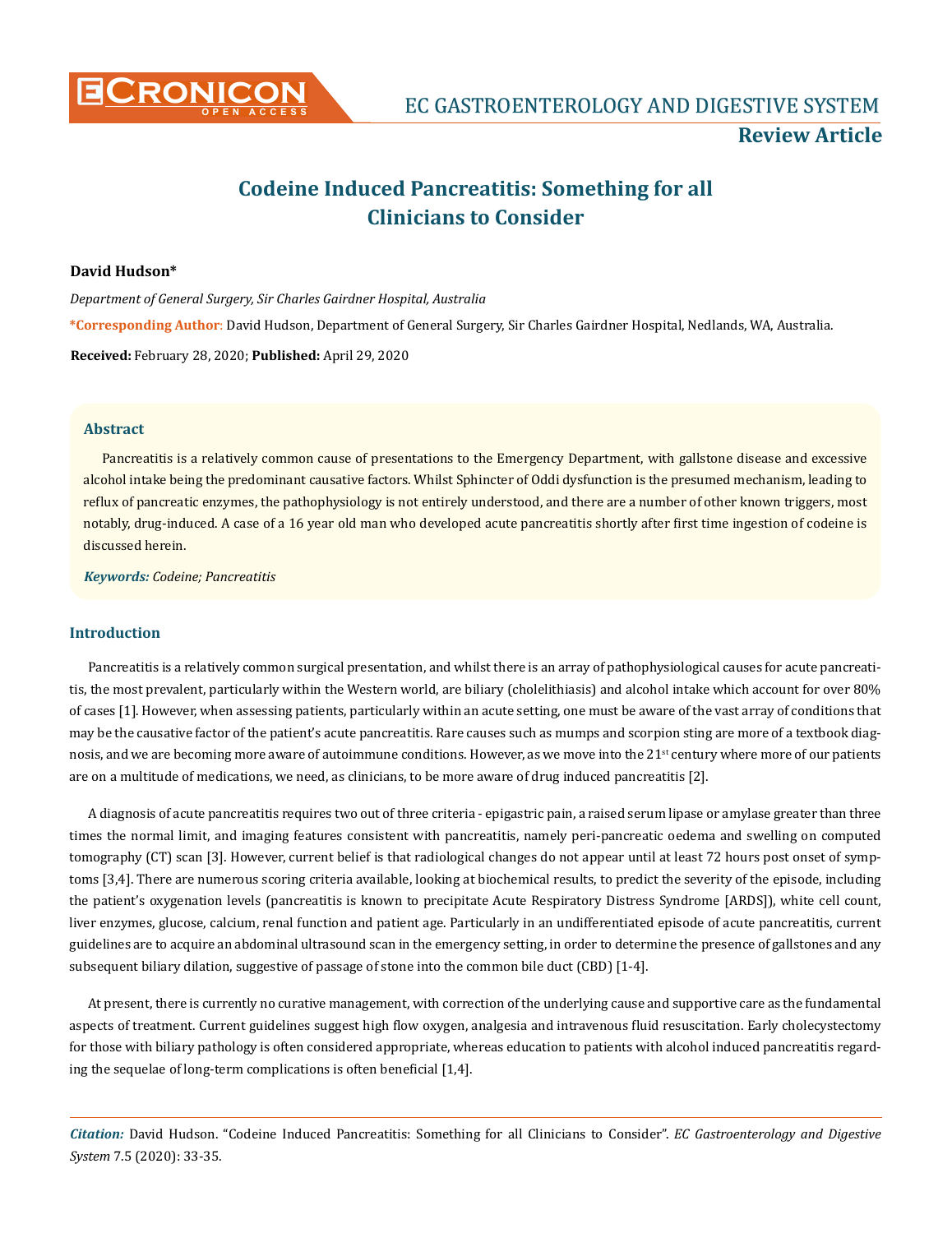The pathophysiology of cholelithiasis as a causative factor of acute pancreatitis is well understood, with transient blockage of the biliary system causing blockage of the ampulla of Vater, and subsequent reflux of the pancreatic enzymes. This in turn results in an increased activation of the enzymes that leads to an inflammatory response from the pancreas – pancreatitis [1,2,4]. In contrast, the exact mechanism by which alcohol causes pancreatitis still remains unclear. Initial belief was that it triggered spasm of the sphincter of Oddi with resultant reflux of pancreatic enzymes, followed by the theory of a "Ductal-Plug" by Sarles., *et al.* [5], which postulated that alcoholics are more likely to produce protein rich pancreatic juice, which in turn can block the pancreatic duct leading to acinar atrophy [6]. However, current research believes that excessive alcohol consumption interferes with cell signalling and that due to the pancreas being closely related to the liver in a developmental sense, the pancreas is capable of metabolising alcohol. Alcohol is metabolised in the liver by both oxidative and non-oxidative metabolism, with the resultant by-products having deleterious affects on the pancreas at a cellular level [7,8]. However, the causative effect of drug-induced pancreatitis, in particular codeine, is still relatively misunderstood, largely due to few cases being recorded in the literature, with spasm of the sphincter of Oddi thought largely to be the presumed mechanism [9].

A 16 year old Muslim male of African descent presented to the Emergency Department of a large tertiary hospital with a two day history of worsening pain of a left upper molar. His blood tests were unremarkable, with a white cell count (WCC) of 6.45 x 10<sup>9</sup> L (reference range 4.00-11.00 x 109 L) and a lipase of 18 U/L (< 60 U/L). He was referred to an outpatient dentist and prescribed paracetamol 1g + codeine 60mg as required, every 4 - 6 hours. The patient took one dose of the prescribed medication approximately 90 minutes following discharge from the Emergency Department. Within two hours, he developed sudden onset, sharp, severe epigastric pain radiating through to between his shoulder blades. He had associated nausea and diaphoresis, however remained systemically well. He had not consumed any diet since his initial presentation and ingestion of the medication. The patient reported no previous episodes of the pain and had no significant past medical history. He had no regular medications and had never previously taken codeine. He reported no alcohol intake secondary to his religion. He re-presented to the same Emergency Department and was found to be afebrile and haemodynamically stable, however examination of his abdomen revealed focal tenderness of the epigastric region without peritonitis. Repeat blood tests were unremarkable, about from a lipase of 487 U/L. A chest x-ray was performed, which revealed no adverse features and an abominable ultrasound scan revealed no cholelithiasis, the common bile duct was of normal size and calibre, nor was there any intra or extrahepatic dilatation. He was admitted to the Acute Surgical Unit and managed with vigorous intravenous fluid resuscitation and commenced on a proton pump inhibitor (PPI). He was kept nil by mouth overnight. His pain had markedly improved the following morning, and, once he had tolerated diet without resultant pain, he was discharged with a one week course of PPI therapy. The patient was advised to avoid codeine for the remainder of his life. Given the rapid resolution of symptoms, an autoimmune screen was not performed, and it was determined that his acute pancreatitis was secondary to recent, first time codeine ingestion.

There have been numerous studies that have identified various drugs as the causative agent for pancreatitis, with a single-centre trial out of Australia with 328 patients who presented with an acute episode, reporting that 11 of the cases (3.4%), were drug induced [10]. Codeine was found to be responsible for five of these cases (45%) - azathioprine was responsible for two cases, and one each for chlorothiazide, sodium valproate, oestradiol and rosuvastatin induced pancreatitis. In the cases deemed secondary to codeine, the average patient age was 40.6, whilst the average length of duration of codeine ingestion was 19.6 days. However, one of these patients had been taking codeine regularly for three months and had an overdose (amount not recorded) on the day of presentation. If this patient is excluded from results, the average duration of ingestion was two days. The mean peak lipase level was 1,439 U/L and the mean duration of stay was three days [10]. These results are similar to a retrospective paper by Hastier., *et al.* [9] which first reported a series of four cases of codeine induced pancreatitis in France. The mean age of patients was 50.2 years, and three of the cases were female. The average time before the onset of symptoms following codeine ingestion was 1.6 hours. All four patients were managed conservatively with intravenous fluid resuscitation and all were discharged within 6 days of admission. It was noted that in three of the patients there was a subsequent unintentional ingestion of codeine ranging from one week to six months post admission, with a recurrence of pancreatitis developing

*Citation:* David Hudson. "Codeine Induced Pancreatitis: Something for all Clinicians to Consider". *EC Gastroenterology and Digestive System* 7.5 (2020): 33-35.